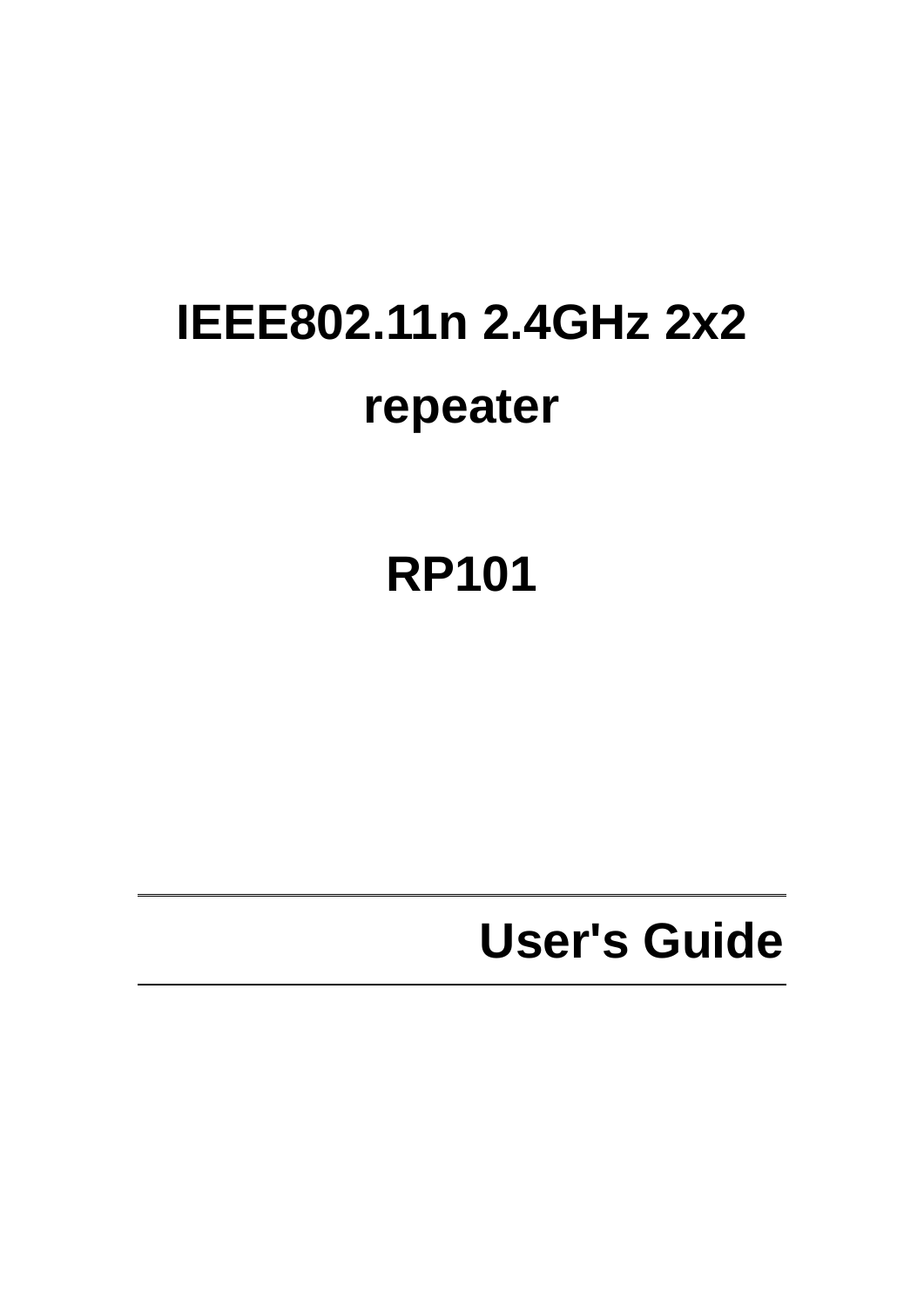#### **Contents**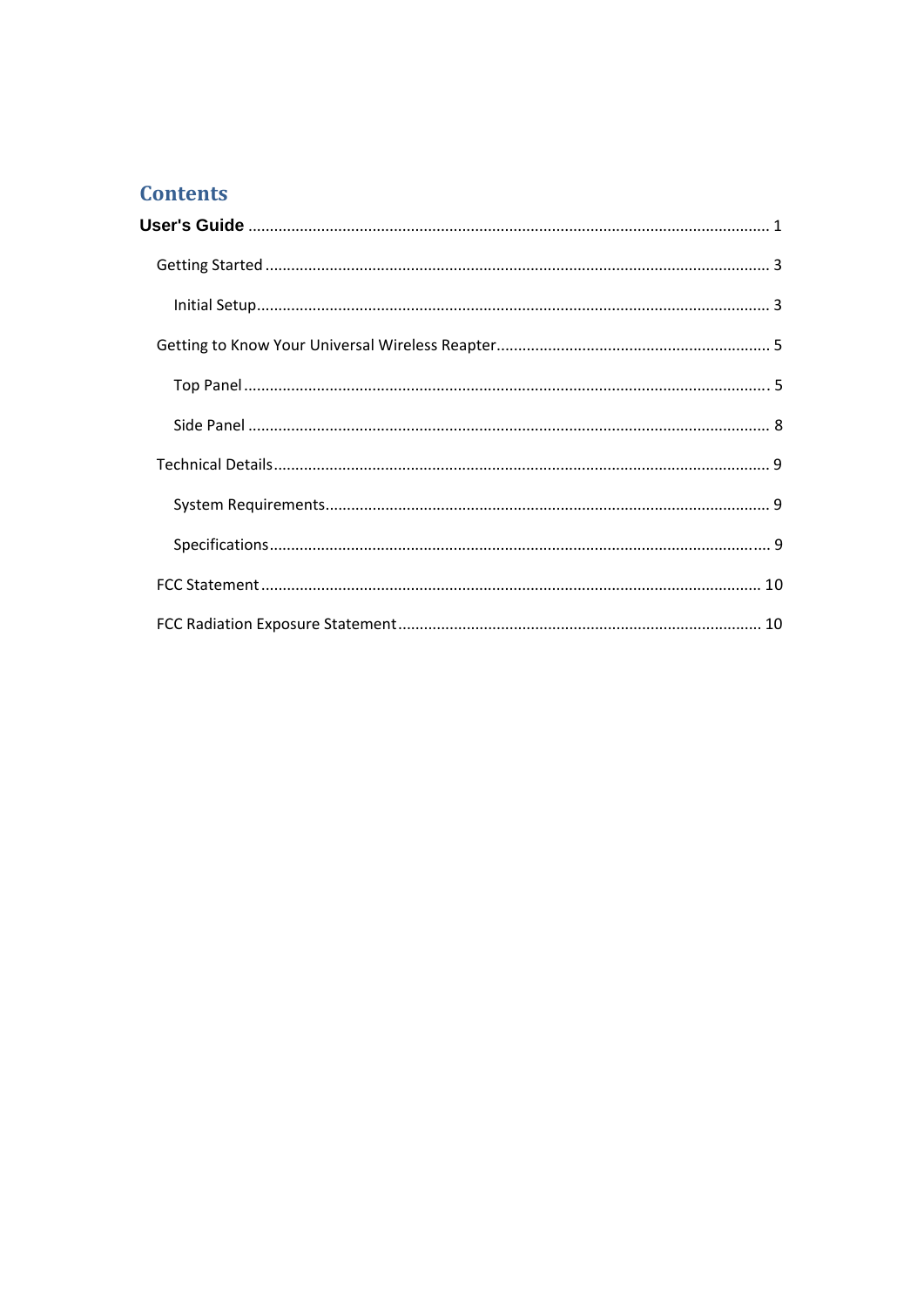### **Getting Started**

### **Initial Setup**

To get started, you will need:

Your primary wireless router, its network name (SSID), and password.

| Enter your wireless information here: |
|---------------------------------------|
| Router Network Name (SSID)            |
| Router Security Passphrase            |
| <b>Extender Network Name (SSID)</b>   |
| <b>Extender Security Passphrase</b>   |
|                                       |

A personal computer with a web browser

Step 1: Connect the cable to the Ethernet port on your PC, and then plug in the power supply.



Step 2: Open a browser, visit http://192.168.0.254, and follow the onscreen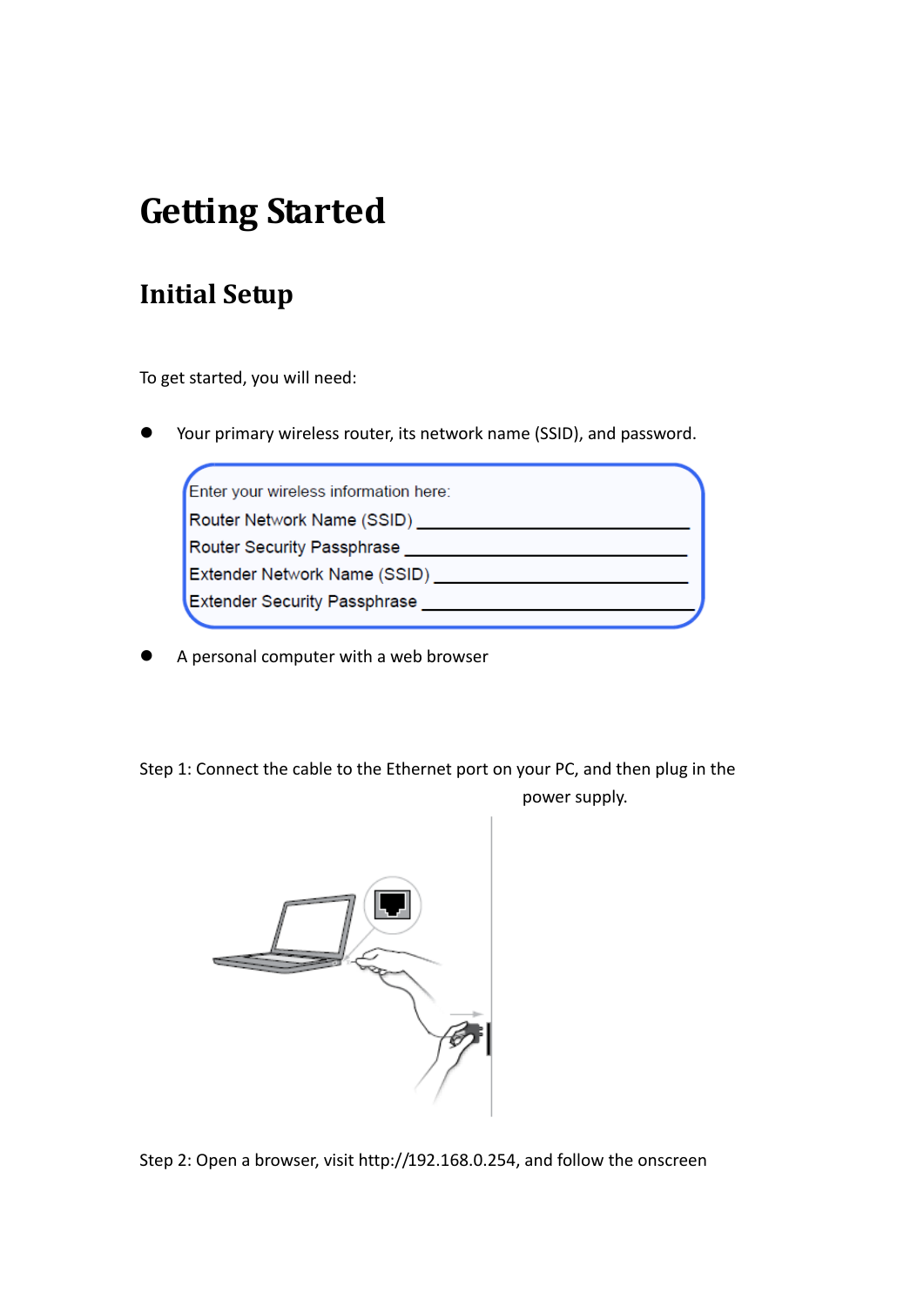instructions.

Step 3: Once the RP101 has successfully joined the wireless network, disconnect it from the PC, and unplug the RP101.



Step 4: Place the RP101 in an area where you can still access your wireless network without problems, but close to the area where you want to establish your extended network.



Step5: Press power on botton. Step 6: Join your new extended wireless network.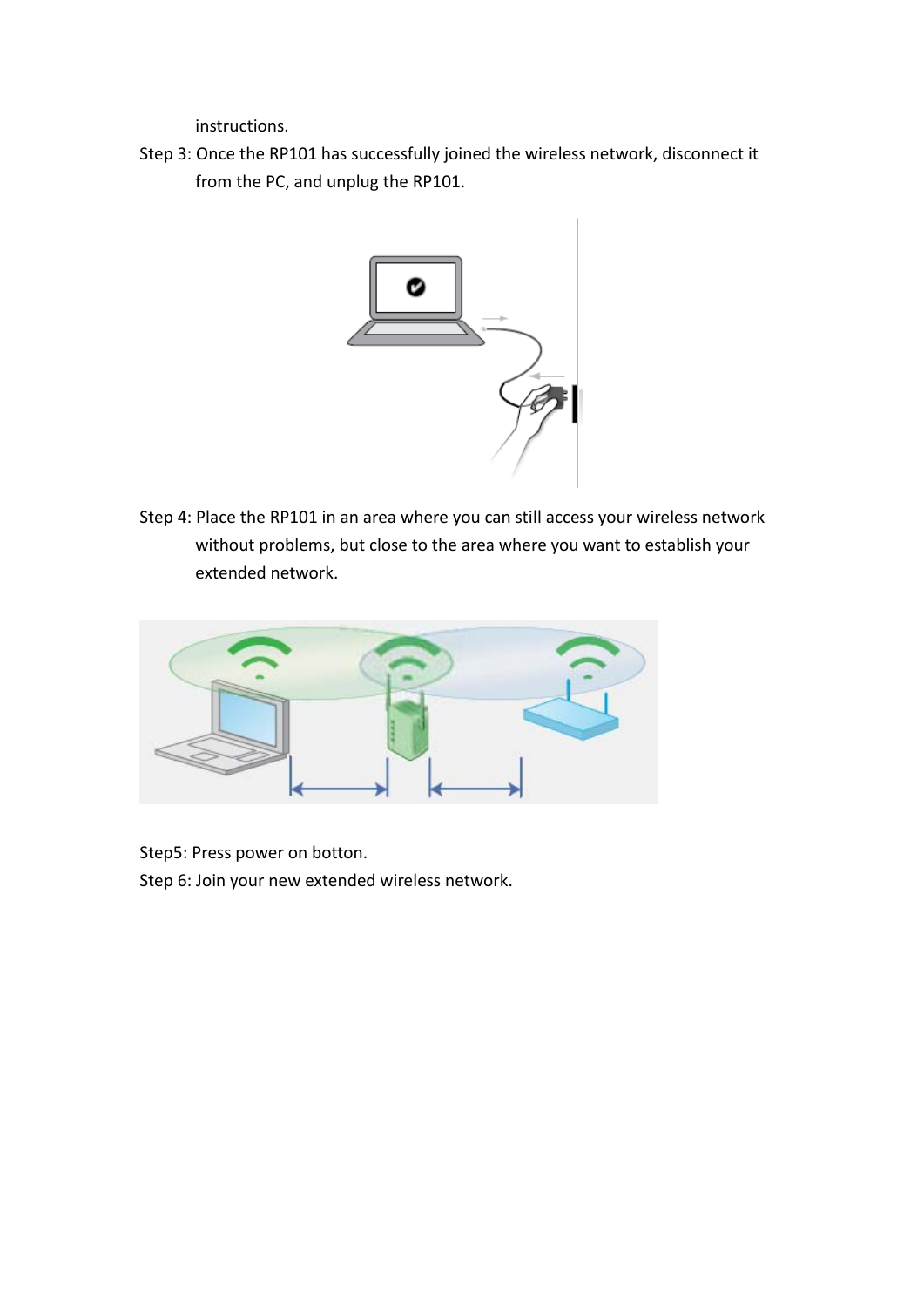

# **Getting to Know Your Universal**

## **Wireless Reapter**

### **Top Panel**

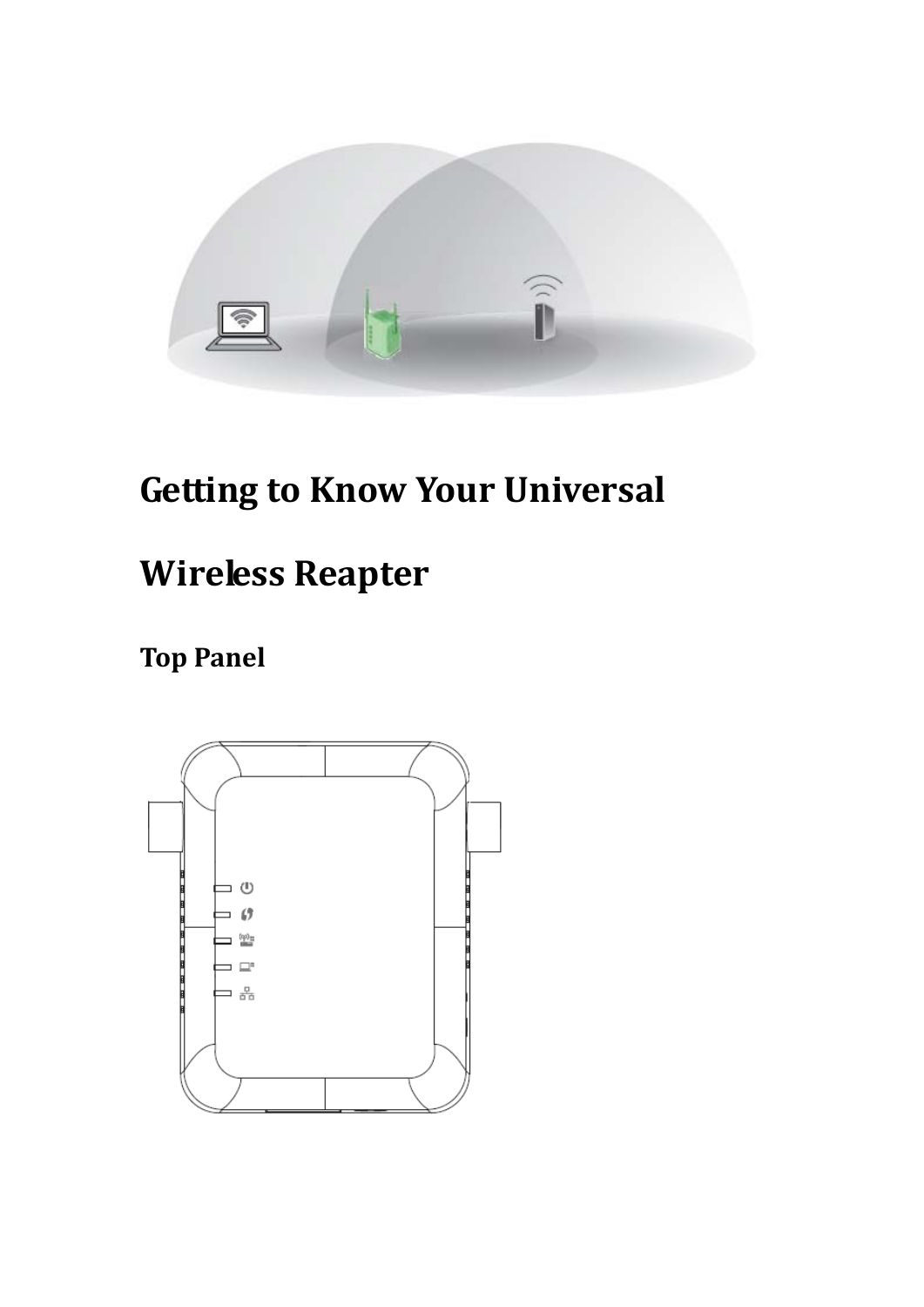| Label                                    | color       | <b>Behavior</b>                | <b>Description</b>                                                                             |
|------------------------------------------|-------------|--------------------------------|------------------------------------------------------------------------------------------------|
|                                          | Green/Amber | Slow<br>Flashing<br>Amber      | <b>System Booting</b>                                                                          |
| Power LED                                |             | Solid Amber                    | <b>System Failure</b>                                                                          |
|                                          |             | Solid Green                    | System operationa                                                                              |
|                                          |             | Flash<br>Amber<br>Green        | $\&$ (When Amber on then Green off, Amber off<br>then Green on) System upgrade in process      |
|                                          | Green       | Solid Green                    | (2 minutes) WPS started                                                                        |
| WPS LED                                  |             | Slow Flashing<br>Green         | (ON for 0.5 sec and OFF for 0.5 sec.) WPS<br>activities                                        |
|                                          |             | <b>Quick Flashing</b><br>Green | (ON for 0.1 sec and OFF for 0.1 sec. The flash<br>should last for 30 secs or when there is WPS |
|                                          |             |                                | activities happen again) WPS error                                                             |
|                                          |             | Off                            | No WPS                                                                                         |
|                                          | Green/Red   | OFF                            | Not connect to AP (Not configured or Disconnect)                                               |
|                                          |             | Green                          | Connect to AP and the data rate $> 100$ Mbps (N<br>mode)<br>> 36 Mbps (non-N mode)             |
| $AP \leftarrow \rightarrow$ Repeater LED |             | Green+Red                      | Connect to AP and the data rate 75-100 Mbps<br>(N mode)<br>24-36 Mbps (non-N mode)             |
|                                          |             | Red                            | Connect to AP and the data rate $<$ 75Mbps (N<br>mode)<br>< 24 Mbps (non- N mode)              |
| Repeater ← > Client LEI Green/Red        |             | <b>OFF</b>                     | No Client connect to this repeater                                                             |
|                                          |             | Green                          | Client(s) connected and the data rate $>100$ Mbps<br>(N mode)<br>>36 Mbps (non-N mode)         |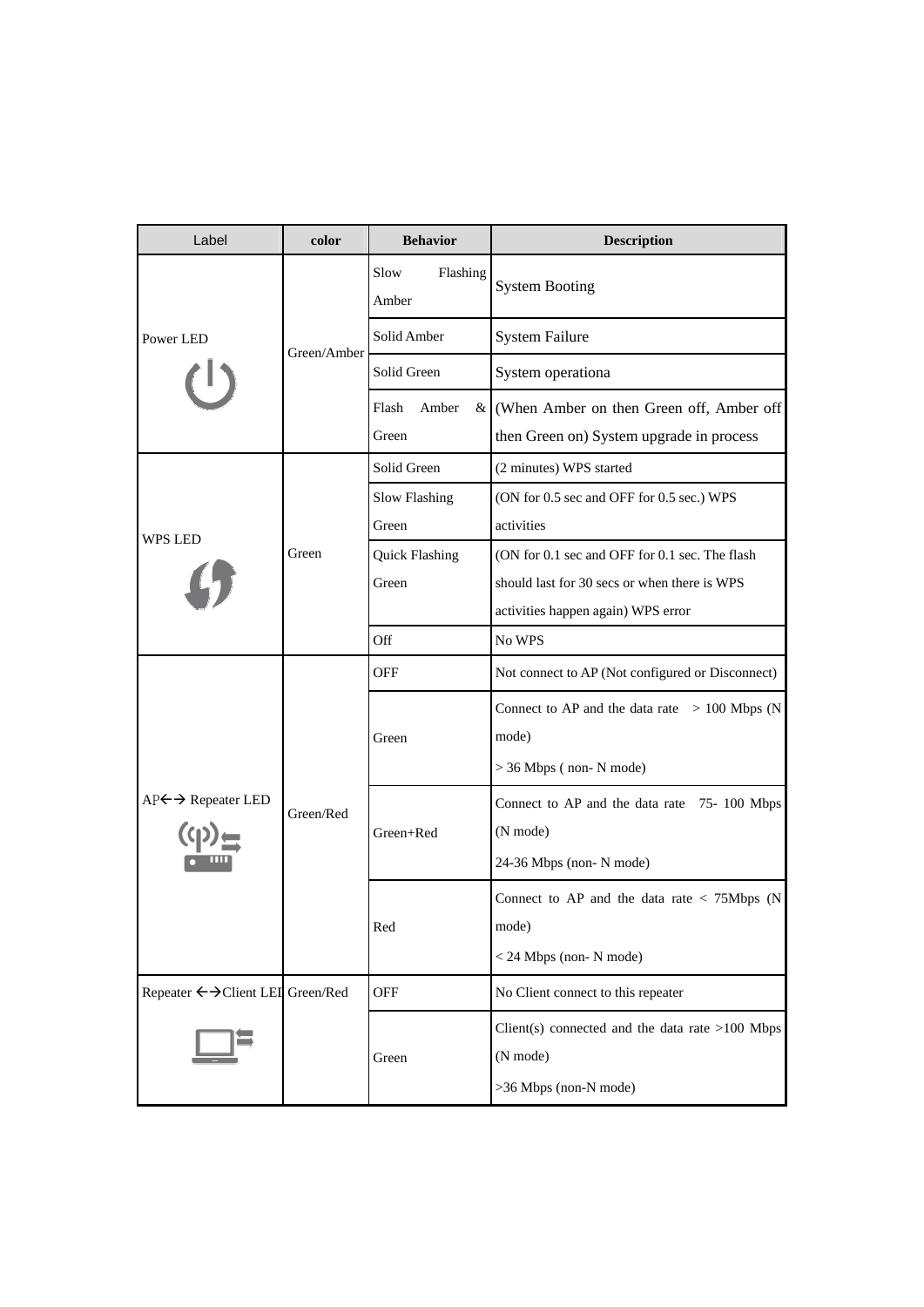| Label               | color       | <b>Behavior</b>            | <b>Description</b>                                                                                     |
|---------------------|-------------|----------------------------|--------------------------------------------------------------------------------------------------------|
|                     |             | Green+Red(Yellow)          | Client(s) connected and the data rate 100-75 Mbps<br>(N mode)<br>24-36Mbps(non-N mode)                 |
|                     |             | Red                        | Client(s) connected and the data rate $\langle$ 75Mbps<br>$(N \text{ mode})$<br>< 24Mbps (non- N mode) |
| <b>Ethernet LED</b> | Solid Green | 10/100Mbps Link detected   |                                                                                                        |
|                     | Green       | <b>Fast Flashing Green</b> | Receing/transmitting datat at 10/100Mbps                                                               |
|                     |             | Off                        | No Ethernet conneciton                                                                                 |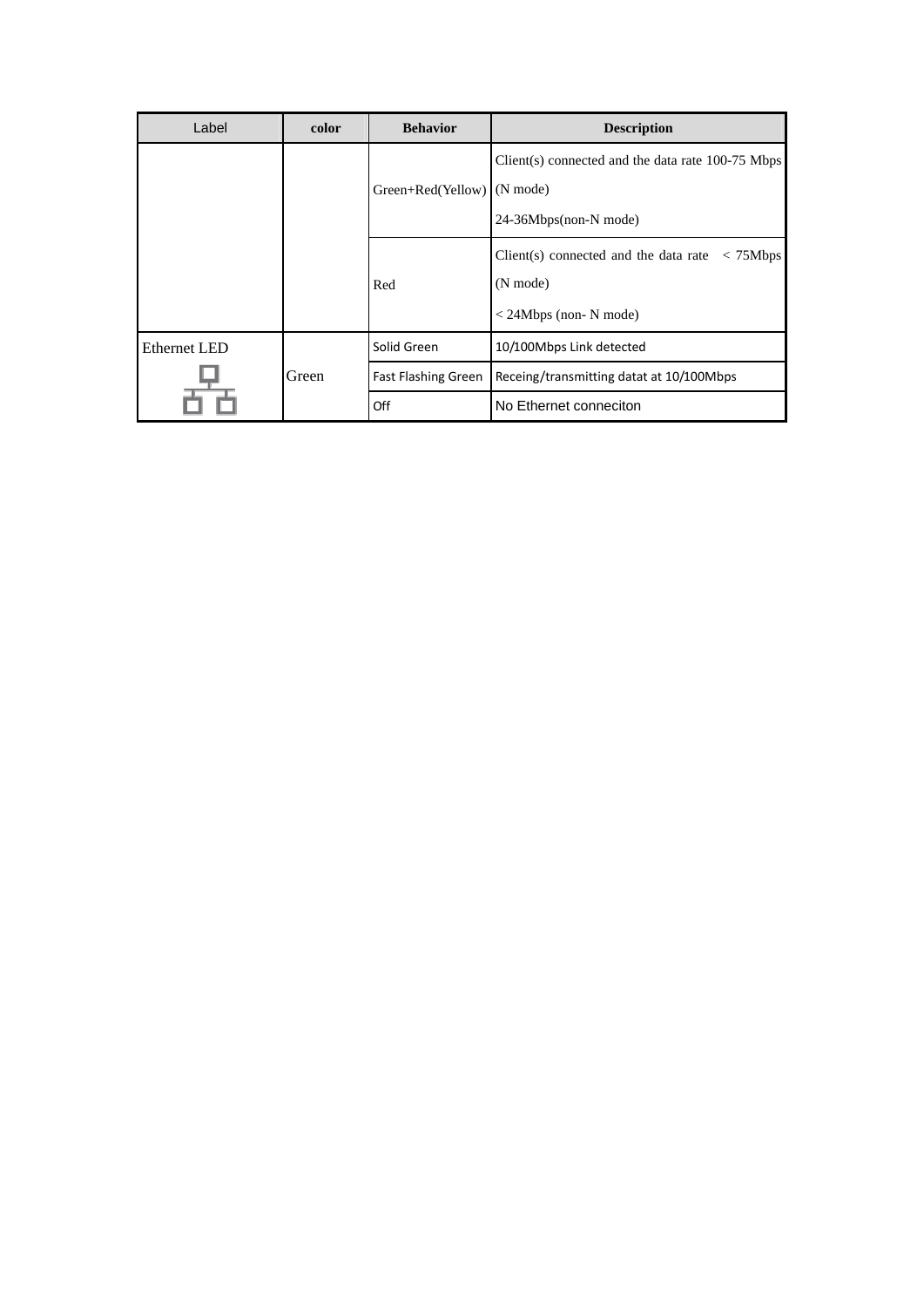### **Side Panel**



#### **A) Wi‐Fi Protected Setup (WPS) Button**

The WPS button on the front of your RP101 can be used to help establish a secure connection between your RP101 and other WPS-enabled Wi-Fi devices such as computers.

#### **B) Reset Button**

This button is used to restart your RP101 in rare cases when it functions incorrectly. Resetting the RP101 will preserve your settings. This button may also be used to restore the factory default settings.

#### **C) Device On/Off button**

Turns the device on and off.

#### **D) Wired (LAN ) Connectors**

Connect AV devices such as a IP CAM, TV, Blu‐ray™ player, gaming console, and other wired devices to these ports using Ethernet cables.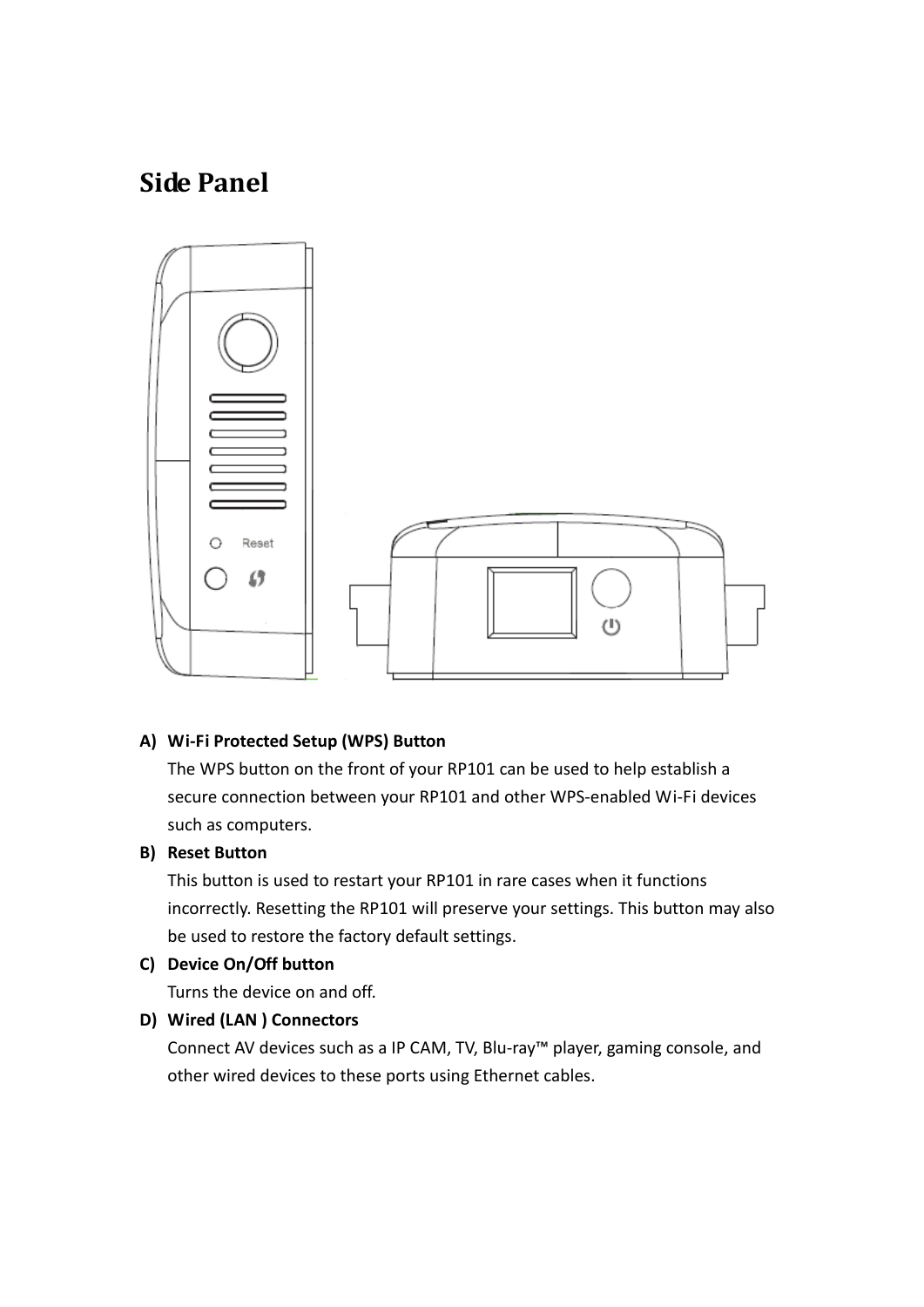# **Technical Details**

### **System Requirements**

- 802.11a/b/g/n 2.4GHz and/or 5GHz wireless router with broadband Internet connection
- At least one computer with: Installed wireless network interface card and TCP/IP protocol Windows® XP 32 (SP3 or greater), Windows Vista® 32/64, or Windows 7 32/64; or Mac OS® X v10.5 or 10.6 Internet Explorer® v7 or above, Firefox®, Google Chrome™, or Safari® Minimum 1.8GHz processor Minimum 512MB RAM

### **Specifications**

| <b>CPU</b>            | Ralink RT3352                        |
|-----------------------|--------------------------------------|
| <b>RAM</b>            | 64 Mbytes                            |
| Flash ROM             | 4 Mbytes (can expand to 8 MB)        |
| LAN port              | 1 x Auto-MDIX RJ45 10/100Mbps        |
| Antennae              | 2 x 2dbi external antennae           |
| Operating temperature | $0^\circ$ C to 40 $^\circ$ C         |
| Storage temperature   | $-20^\circ$ C to 70 $^\circ$ C       |
| AC input              | 100-240VAC 50/60Hz                   |
| <b>Dimensions</b>     | 86.39mm(W) * 81.96mm(D) * 32.66mm(H) |